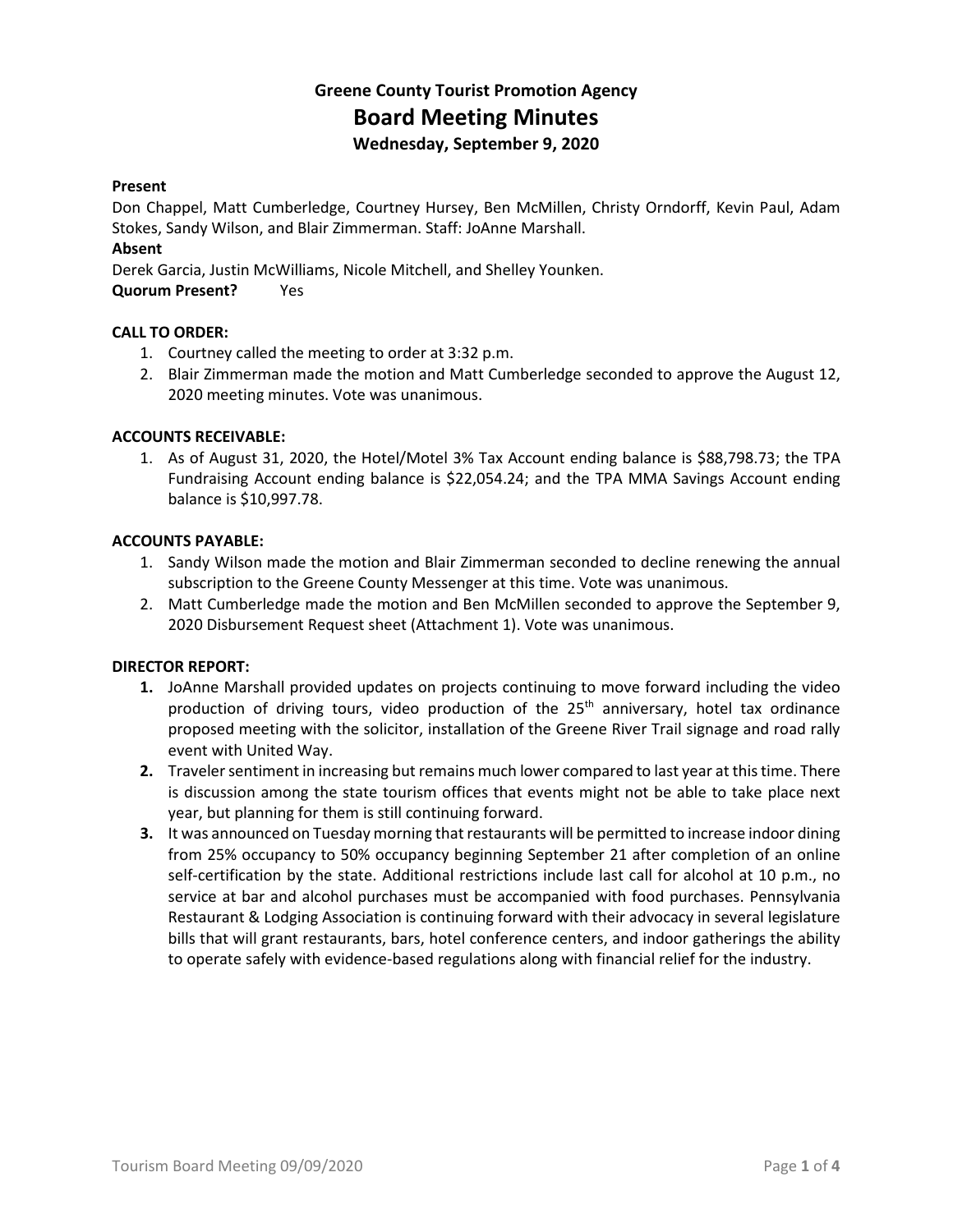#### **COMMITTEE REPORTS**

#### **Advertising**

1. Matt Cumberledge made the motion and Sandy Wilson seconded to decline the renewing the ITI Digital website calendar annual contract for \$3,900 and purchase the custom-build website calendar from Alan Laick for \$350. Vote was unanimous.

#### **Bylaws**

*Nothing to report at this time.*

#### **Finance**

1. Matt Cumberledge made the motion and Christy Orndorff seconded to request a credit card through the County of Greene. Vote was unanimous.

#### **Fundraising**

- 1. Ben McMillen made the motion and Adam Stokes seconded to change the pricing of the puzzles, t-shirts, watercolor paintings and crocks to \$10 per item. Vote was unanimous.
- 2. Ben McMillen made the motion and Don Chappel seconded to grant permission to JoAnne Marshall to offer wholesale pricing to our partners and merchandise specials even if the price is below the cost of goods. Vote was unanimous.
- 3. Kevin Paul made the motion and Adam Stokes seconded to grant permission to JoAnne Marshall to approve donations of merchandise to partners and non-profits as requested. Vote was unanimous.

#### **Grants**

- 1. Matt Cumberledge made the motion and Kevin Paul seconded to approve the final advertising grant funding disbursement of \$375 to Special Events Commission for the Rain Day Festival and \$250 to Waynesburg Lions Club for the Sounds of Summer. Vote was unanimous.
- 2. Don Chappel made the motion and Kevin Paul seconded to approve the final capital grant funding disbursement of \$2,500 to Waynesburg Lions Club for the Milliken Amphitheater Enhancement Project. Vote was unanimous.
- 3. Christy Orndorff made the motion and Ben McMillen seconded to approve the advertising grant revision for SWPA HauntedCon that will modify the scale of the event to smaller lectures held on October 16, 17 and 31 due to current COVID-19 gathering restrictions. Vote passed with Kevin Paul abstaining.
- 4. Advertising grant recipients that had events canceled due to COVID-19 were contacted with the option to purpose new projects to use the advertising funds awarded on a smaller scale. Six grant awardees are discussing their options or already submitted proposals, ten grant awardees are proceeding forward and closing out with their expenses, four grant awardees have completed their close-outs, and two grant awardees have not responded.

#### **Hotel/Motel Tax**

1. Hotel occupancy for July 2020 was 40.7% with an average daily room rate of \$78.93 and revenue per available room at \$32.10.

#### **Long-Range Strategic Planning**

*Nothing to report at this time.*

#### **Partnership**

*Nothing to report at this time.*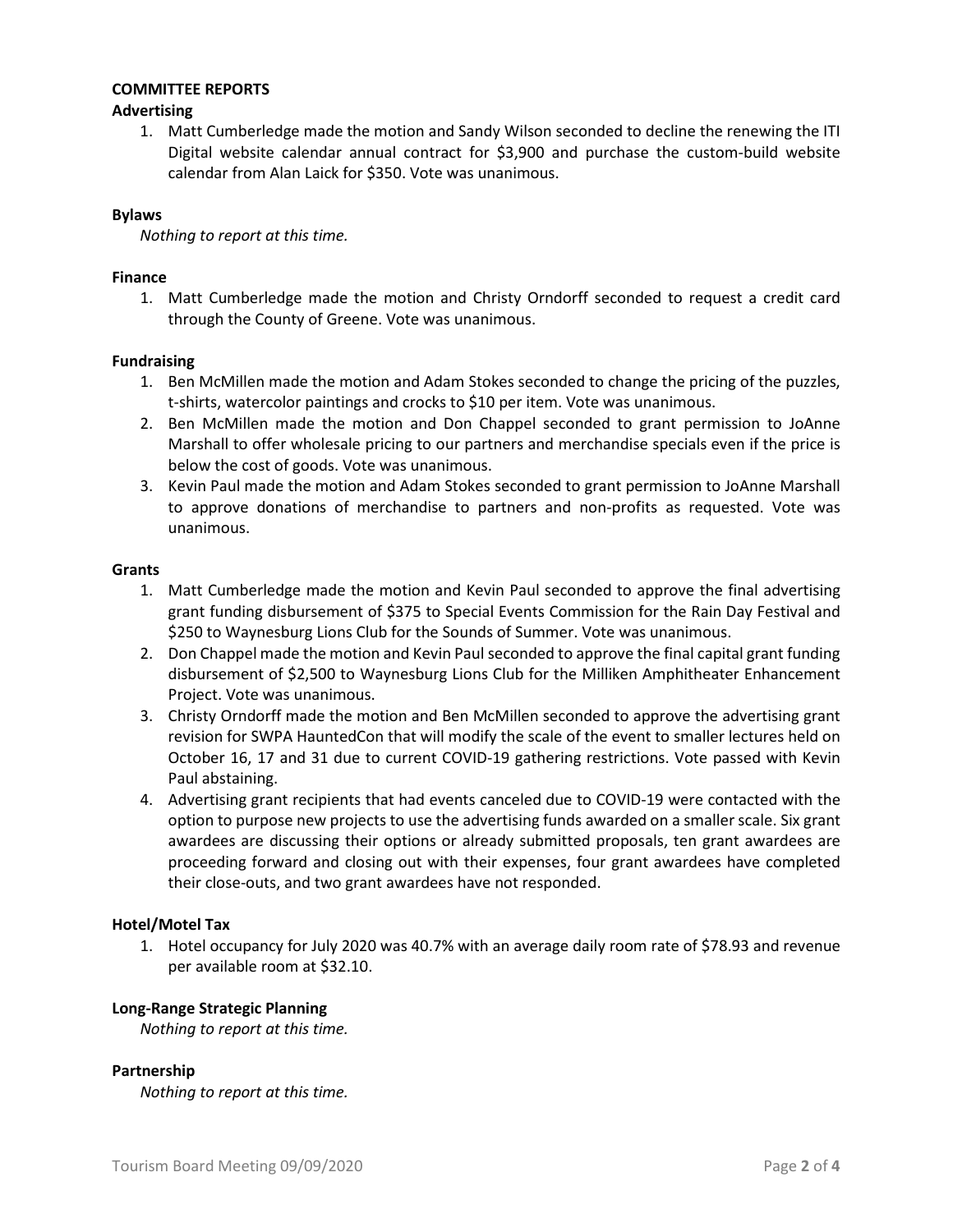#### **OLD BUSINESS:**

- 1. Courtney Hursey and Matt Cumberledge shared their thoughts on the meeting with Visit Mountaineer Country. Overall, it went well and they are very willing to help us out moving forward. While their organization operates differently, there are similarities and their goal is to get guests in the hotels through promotional campaigns with businesses and attractions. JoAnne Marshall was offered a chance to speak at their upcoming virtual Tourism Partner Meeting.
- 2. Board members interested in continuing the wedding marketing strategy will schedule the next meeting with Christy Orndorff following this meeting.
- 3. Matt Cumberledge made the motion and Don Chappel seconded to contract with Colleen Nelson to obtain 50 articles of 400 to 500 words each at \$100 per article by December 30, 2020. The articles will be paid upon completion through the board meetings and used in e-blasts, social media, website and printed pieces as applicable. Vote passed with Kevin Paul opposed.

#### **NEW BUSINESS:**

1. Discussion was held on submitting a grant request to the Community Foundation to create a map for hotels in the area to increase the guest experience while directing guests to restaurants and attractions. A committee will be formed if the grant is awarded.

#### **PUBLIC COMMENT:**

*Nothing to report at this time.*

#### **ADJOURNMENT:**

1. The meeting adjourned at 4:34 p.m. by a motion from Don Chappel and seconded by Matt Cumberledge. The next meeting will be at the Greene County Fairgrounds on Wednesday, October 14 at 3:30 p.m.

*Minutes submitted by JoAnne Marshall, Tourism Director.*